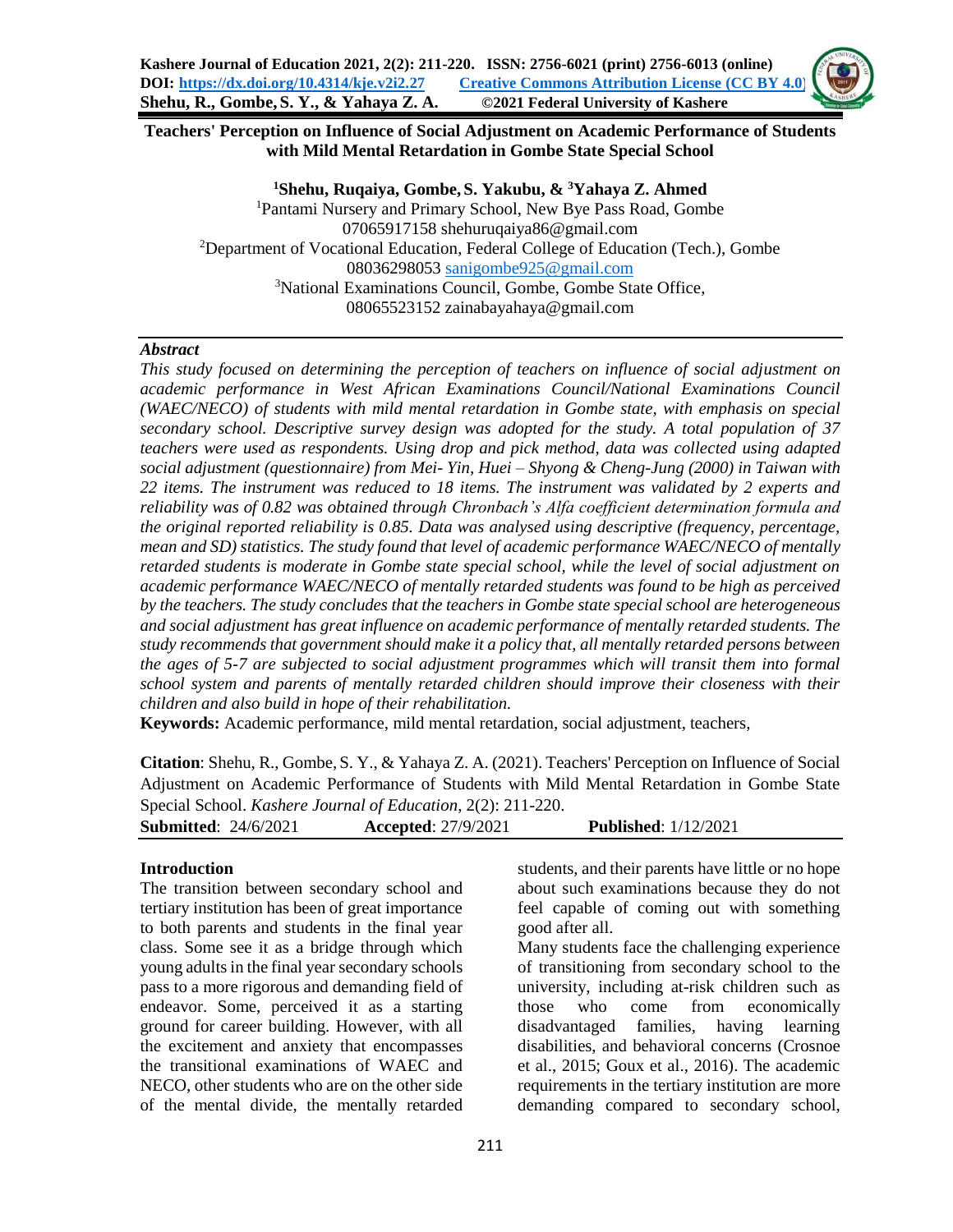underscoring the importance of having sufficient skills to meet the demands for educational success (Crosnoe et al., 2015). Many underperforming students who wrestle with mental and academic challenges may drop out shortly after finishing secondary school (Goux et al., 2016).

Researchers have regarded students' level of adjustment as important to their success in academia (Lawson & Lawson, 2013; Lester, 2013; Wang & Peck, 2013). Students' adjustment includes three dimensions that are interrelated: (a) emotional/ social adjustment, (b) cognitive adjustment and (c) behavioral adjustment (Lee, 2014; Li & Lerner, 2013). The emotional or social dimension of students' adjustment pertains to their interaction with teachers, school staff, other students, and the school as an institution (Fredricks, Blumenfeld, & Paris, 2004). The behavioral dimension of students' adjustment pertains to the involvement of students in both academic and non-academic activities (Fredricks et al., 2004). The cognitive dimension of students' adjustment involves the psychological and cognitive thinking of students (Fredrick et al., 2004). Researchers have suggested a relationship exists between social adjustment of students with mental retardation and their academic success (Lee, 2014; Weiss & García, 2015). Fostering these students' adjustment is often regarded as a precursor to learning and academic success among students (Lee, 2014). For example, certain aspects of their social and emotional adjustment may be predictive of good academic performance (Lee, 2014). Additionally, Weiss and García (2015) found that students who are more adjusted with their schools are more likely to have higher achievement in both social science, pure/applied sciences and vocational sciences. Moreover, children with mild mental retardation do not adjust well in school, especially in subjects that require individual skills acquisition. WAEC/NECO register from 2017-2020 show that less than 0.5% of students with mild mental retardation sit for their examinations annually in all subjects. In this era of inclusive education to bridge gaps of educational exclusion, studying mentally retarded students' academic performance in

relation to social adjustment mechanisms employed by teachers in standard examination is very necessary.

# **Objectives of the Study**

The main objective of the study is to examine teachers' perception on influence of social adjustment on academic performance in WAEC/NECO of students with mild mental retardation in Gombe State Special School, while the specific objectives of the study are:

- 1. To describe the demographic characteristics (age, gender, marital status and educational level) of the respondents (Teachers) in Gombe State Special School.
- 2. To identify the level of academic performance of mild mentally retarded students in WAEC/NECO in Gombe State Special School as perceived by the teachers.
- 3. To determine level of influence of social adjustment on academic performance of mild mentally retarded students in WAEC/NECO as perceived by teachers.

# **Research Questions**

- The following questions were formulated and answered in the conduct of the study.
- 1. What are the demographic characteristics of teachers in Gombe state special school?
- 2. What is the level of academic performance of mild mentally retarded students of Gombe State Special School in WAEC/NECO as perceived by the teachers?
- 3. What is the level of influence of social adjustment on academic performance of students with mild mental retardation in WAEC/NECO as perceived by their teachers?

# **Literature Review**

Thematic literature review approach was adopted, because it allows for locating, defining and presenting only previous literatures that can add value to the present study. In special schools, where special treatment is given to students because of their peculiarities (life challenges), special attention is also given to support their learning styles and also facilitate their level of achievement in standard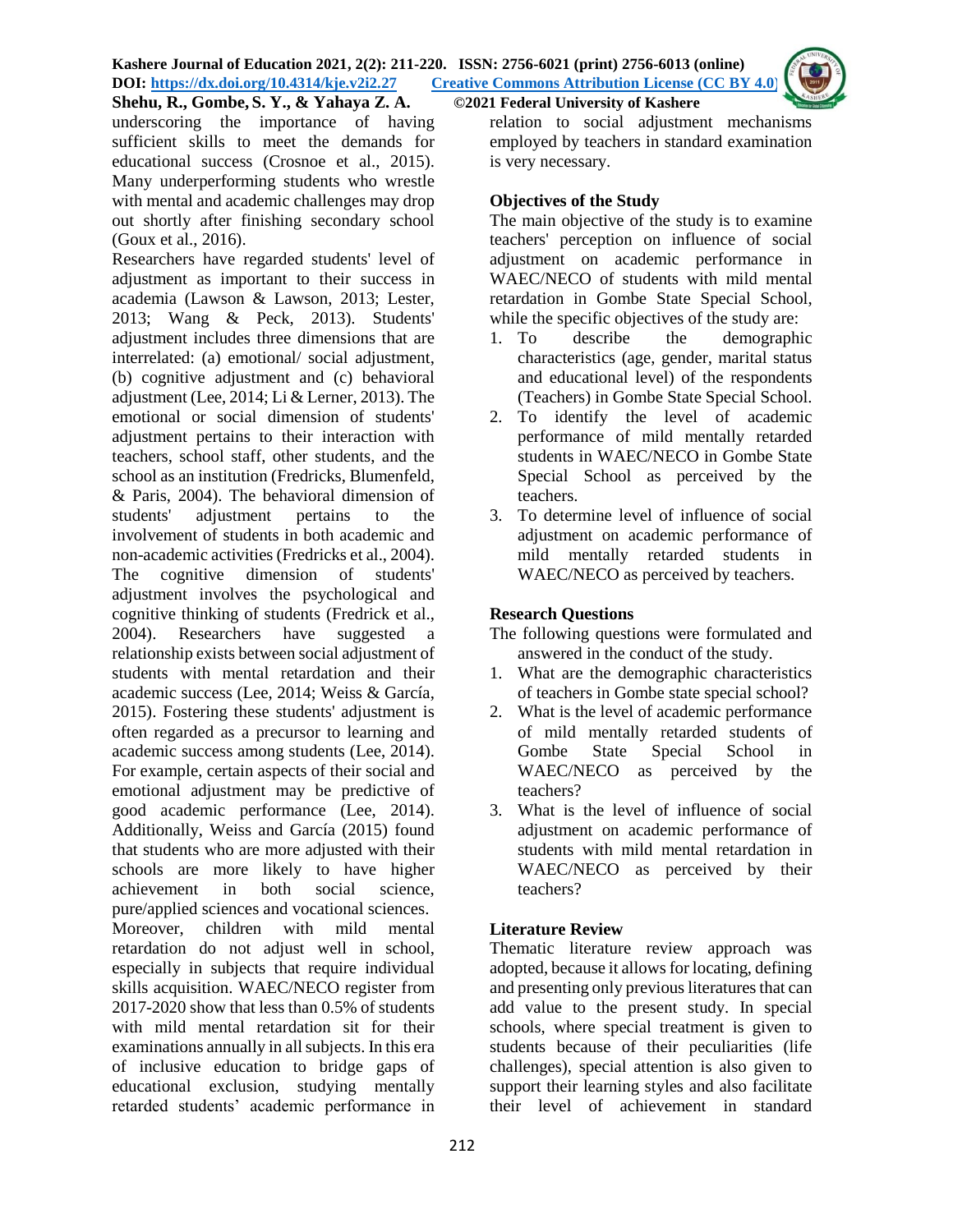#### **Shehu, R., Gombe, S. Y., & Yahaya Z. A. ©2021 Federal University of Kashere**

examinations in both conventional and specialized subjects (Nicholas, 2014). Mental retardation is just one of many challenges special students are found with, social maladjustment, hearing impairment, short and long sightedness, and many more are common in our special schools. However, mild mentally retarded students that have scaled through a therapy, which allow them to sit for examinations are linked to coping with the social adjustment that expose them to easily adopt changes (Cassidy & Lynn, 2019). According to Boulton, Smith and Cowie, (2010) social adjustment is one of the most influential factors that facilitate high level academic performance among mentally retarded students, while Cassidy and Lynn, (2019) observed that social adjustment of mentally retarded students has no link with their academic performance. Educational psychologist regarded mild, average and severs mental retardation as abnormality resulting from mental illness, physical injury and other factors such as broken home, drugs, peer influence and societal neglect (Adediwora & Taiwo, 2017).

## **Academic Performance**

Academic performance refers to level of attainment of students as a result of instruction, hard work and other environmental as well as hereditary factors. According to Coulson, (2018) it really means three things; the ability to study and remember facts, being able to study effectively and see how facts fit together and form larger patterns of knowledge and being able to think for yourself in relation to facts and thirdly, to be able to communicate. It is the level of achievement attain via the combination of inputs from student motivation and conduct (Pruett, 2010). In view of Adediwura and Tayo (2017) academic performance is generally referred to how well a student is accomplishing his or her tasks and studies, but there are quite a number of factors that determine the level and quality of students' academic performance. This no doubt supports the view of Nicholas (2014) that the most current information on improving academic performance shows that there are three environmental influences linked to levels of

academic performance among school students. These influences according to the information includes high quality parenting (the degree to which a young star is provided with an enriched, warm and responsive learning environment which includes appropriate control and discipline over children, and are closely associated with both higher grade reading and mathematics skills); high quality child-care environments (stimulating activity and nurturing as reflected in high quality parenting) and high quality first grade classrooms (with a focus on literacy instruction, evaluative feedback, instructional conversation, and encouraging child responsibilities).

Academic performance differs in special students because of their varying challenges, however between mild mentally retarded students that received social adjustment as a therapy or intervention, it manifests uniformly. Similarly, in standard examinations (WAEC/NECO), the grading is the same and also the level of achievement depends on the students' ability to perform task assigned by the test through cognition and psychomotor (Karamera, 2013). Although, teachers handling mentally retarded students reported both positive and negative influence of social adjustment on the performance of mentally retarded students, is not enough to justify the level attain is as a result of social adjustment only, because there are other factors within or outside the environment that have interacted with the social adjustment.

## **Social Adjustment**

Social adjustment is an effort made by an individual to cope with standards, values and needs of a society in order to be accepted. It can be defined as a psychological process which involves coping with new standards and values. In the technical language of psychology "getting along with the members of society as best as one can, is called social adjustment, (Bouman, 2012). Adjustment and more familiar terms like flexibility and adaptability are currently presented as essential attributes in contemporary society, western ones at any rate. Brinkmann (2008) points out that, these societies also require you to be yourself, an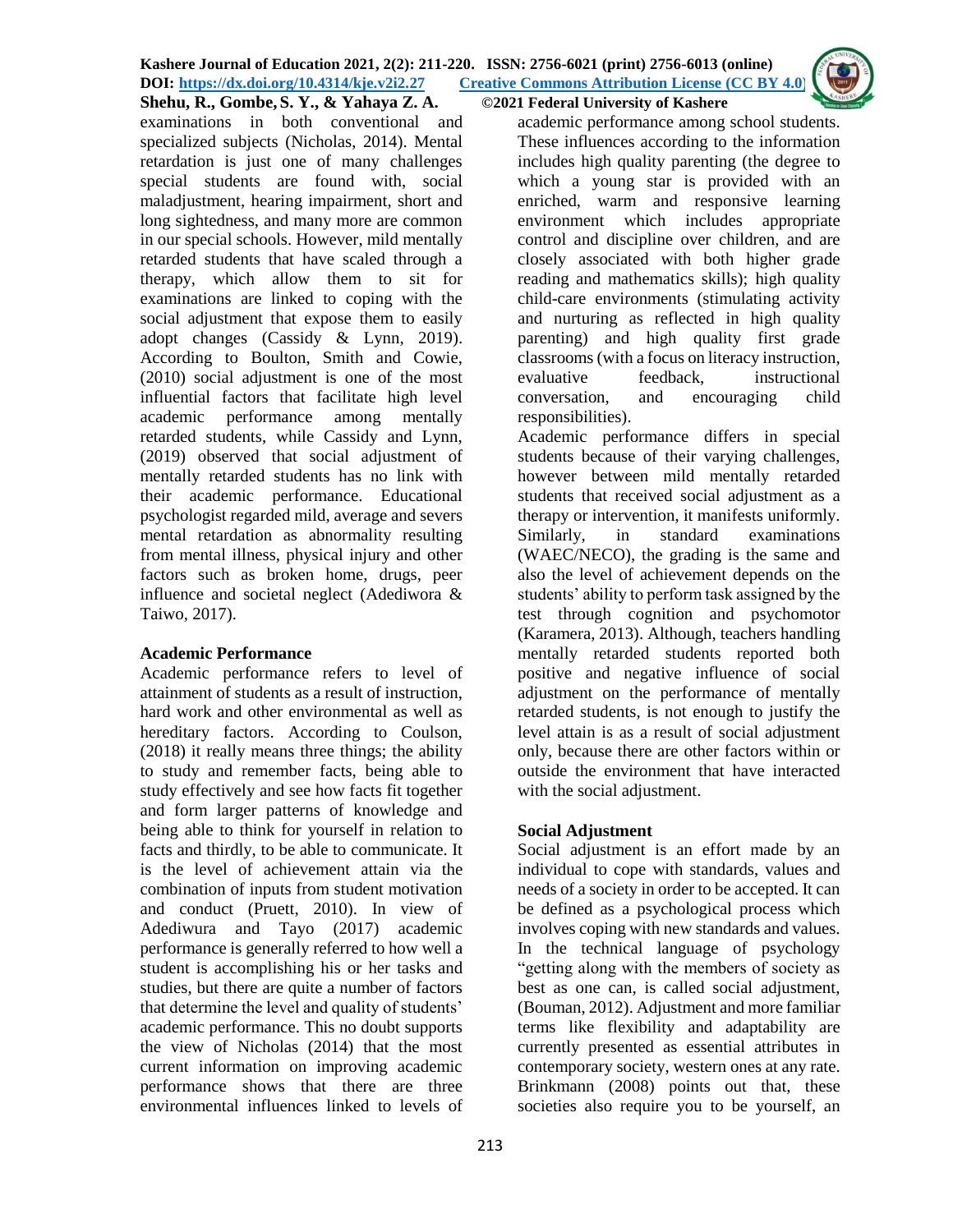

obvious contradiction and tension that nonetheless is not apparent to those who expound these ideas, whether in workplaces and schools, in the media on the street and even in the home. In addition, the following are identified as indicators of social adjustment Adaptability; Flexibility; Stability; Relatedness and Self-Concept Brinkmann (2008). There are some school-related factors which influence students' adjustment in school. Boulton, Smith, & Cowie, (2010) identified Proper training to teachers; Adequate curriculum; Adequate recreational facilities; Classroom climate; Proper relationships between administrations; Evaluation system of the school; and Group Relationship in the Class (Lereya et al., 2015) as the most important factors affecting social adjustment.

## **Social Adjustment in Relation to Academic Performance of Mentally Retarded Students.**

There are no basic social traits which may differentiate the young mild mentally retarded from the average child, however, there are distinguishing features between mild, average and severe mentally retarded students. The difference lies between the expectancies of society and the abilities of the young retarded to meet the requirements. Social competence for both the young normal child and the young retardate is susceptible to growth. It is always related to the demands of the particular environment in which the individual functions (Stormont, 2009). The young mentally retarded child, however, will be less able to cope with the many unfavorable conditions than to manage himself in favorable living conditions. Any limitation on his ability to cope regardless of the degree, may affect his total socialization. Consequently, he is more prone to have emotional problems because of limited intellectual abilities. This leads to a less clear understanding of his own problems (Ellis, 2015; Corey & Elliott, 2006). Given the above, the mentally retarded student is much likely to perform less averagely than the normal students do, given the high intellectual and social demands and expectations of the academic setting. Nonetheless, many studies like have identified that the mentally retarded can also

perform a little bit higher than how they do if provided with a relatively more favorable social and learning environment where they feel accepted, worthy and of course, unique. Furthermore, a study by Corey and Stephen (2006) titled "Social Adjustment and Academic Achievement: A Predictive Model for Students with Diverse Academic and Behavior Competencies," examined the hypothesized relationship between social adjustment, as measured by perceived social support, selfconcept, and social skills, and performance on academic achievement tests. Participants included 27 teachers and 77 fourth- and eighthgrade students with diverse academic and behavior competencies. Teachers were asked to select one student for each of the three participant nomination categories: undeveloped academic competence, undeveloped behavior competence, and proficient academic and behavior competence. Multivariate analysis of variance results indicated that each participant group differed significantly on social skills, and students with proficient academic and behavior competence demonstrated significantly greater levels of self-concept than did those with an undeveloped behavior competence. None of the groups differed significantly on perceived social support. Structural equation modeling analyses revealed that the model predicting academic achievement from self-concept, social skills, and academic competence adequately fit the data. Indicators of social adjustment were discussed as intervention targets for programs intended to improve students' social competence and academic achievement.

# **Mental retardation**

Mentally retarded children are those children that have low intelligence in comparison with normal children and these are categorized into various degrees. Binet, (1908) introduced the concept of 'mental age'. He is on the idea that majority of children of a particular age are of normal intelligence and have an approximately mental level age. If a child is lower in his performance of certain tasks, from the majority of children of his age, then he is said to have a lower mental age. Therefore, mentally retarded individuals are those deficient in general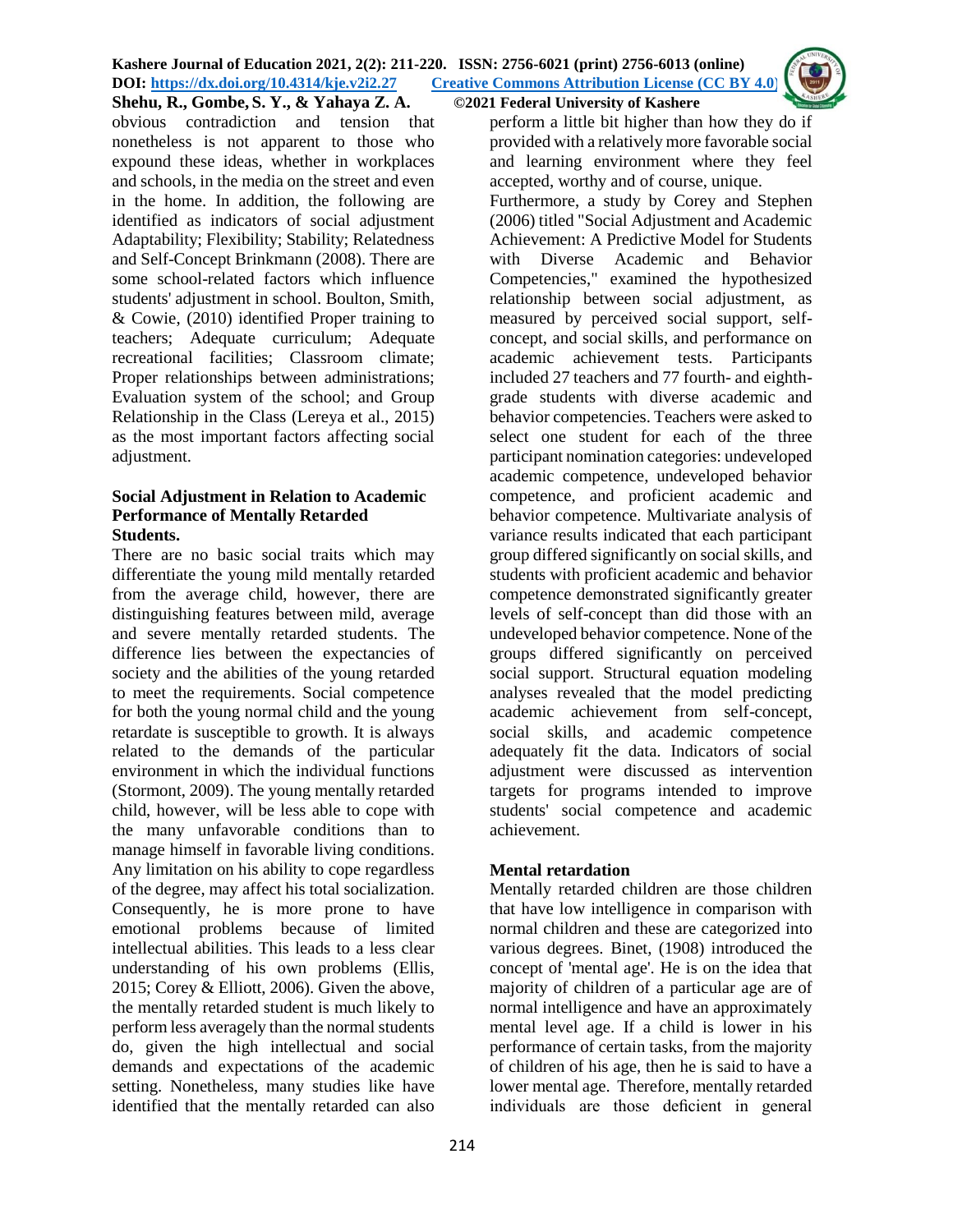intellectual ability. They are unable to take care for themselves with disruptive behavior.

Mental retardation in general is directly associated with many genetic conditions as well as psycho-social factors. Scott (1994) recognized three kinds of influences, they are: Organic risk factor such as Genetic disorders e.g. down syndrome, prenatal and perinatal factors, postnatal factors, etc. Polygenic inheritance which occurs when one characteristics controlled by two or more genes; and Psycho-social factors are child rearing practices, the home environment and family Luftig (1988) classified them into 3 groups: Pre-natal causes which includes genetic and chromosomal disorder; Infection during the first three months of pregnancy and Maternal diseases such as (diabetes, malnutrition, congenital defects of the central nervous system and exposure of the mother to x-rays during pregnancy); perinatal causes which includes: low birth weight and premature birth of the baby; Lack of oxygen immediately after birth; Excessive coiling of the umbilical cord around the neck of the newborn and prolonged labor and severe jaundice; and Postnatal causes they includes: Insufficient diet (malnutrition); Diseases (whooping cough, chickenpox, meningitis, German measles and pediatric AIDS); Seizure, brain tumors.

## **Characteristics of children associated with Mild Mental Retardation**

Children from birth to school age are predisposed to varying growth and development processes that are exposes them to personality disposition. The interaction between environment and genetic factors depict varying characteristics manifestation. These characteristics are clearly noticed as: (a) Cognitive characteristics difficulty in giving their attention properly. Researchers have posited that we can attribute many of the cognitive problem of retarded individuals to attentional problems (eg, Brooks and McCauley, 1984; Zeamon and House, 1963). They have a very poor memory. When they are asked to remember something that was taught a few second previously, they do more poorly than the non-retarded (Borkowski, Peck, Samberg, 1983; Brown, 1974; Estes 1970). The

mildly retarded progresses at slower rate while the severely retarded exhibit inadequate language development. According to Mac Millan (1982), they tend to be under achievers in relation to expectations based on their intellectual level. (b) Personality characteristics which is associated with social and emotional inadequacy (Luftig, 1988; Zetlin and Murtaugh, 1988) and have poor self-concepts (Leahy, Balla, and Zigler, 1982). They also Lack of motivation both extrinsic and intrinsic. They have adjustment problem that is they feel helpless and worthless because of depression and frustration of psychological needs.

# **Methodology**

Descriptive survey design was adopted for the study. Population of the study comprises of all teachers in special education school in Gombe state. The total population of teachers (target respondents) is twenty-seven (37). Hence, sampling was not employed in this study. Data was collected through drop and pick methods, using adapted structured instrument (questionnaire) social adjustment scale developed by Mei- Yin, L., Huei – Shyong, W & Cheng-Jung, C. (2000). The initial instrument has 22 items, but was reduced to 18 items for the purpose of this study. The instrument is 10 point likert scale type, with range of strongly disagree as 1 to strongly agree as 10. The instrument is divided into 2 sections. Section 1 covering demographic characteristics of the respondents (age, gender, marital status and educational level). Section 2 contains 15 items measuring perception of teachers on influence of social adjustment on academic performance.

The adopted instrument was given to 2 experts in educational psychology and evaluation for their inputs to ascertain the validity of the content, suitability of the items and language appropriateness. They made valid inputs and all their observations were noted and captured into the main instrument. To ascertain the reliability of the instrument, the researchers conducted a pilot study on 10 teachers outside the population, using Cronbach's Alfa, the coefficient obtained was 0.82 which indicated high reliability of internal consistency of the items within the local environment. Similarly,

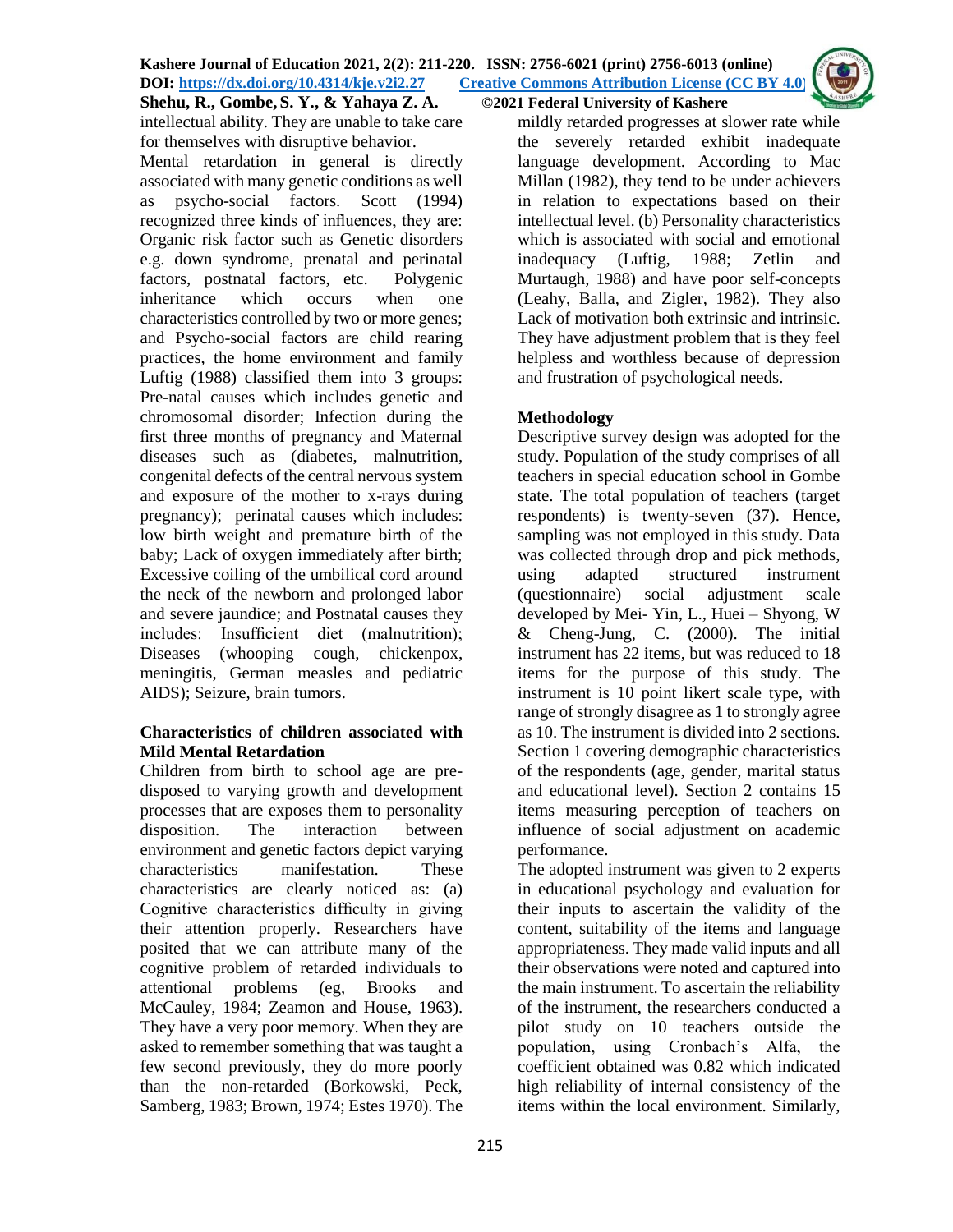0.85 was reported by the original developers of the instrument which also indicated high reliability. Using the 2, reported and calculated coefficients, the researchers concludes the instrument is valid and reliable for usage in this study as suggested by the rule of thumb (Cresswell, 2015). Data collected was analysed using descriptive (frequency count, percentage, mean and standard deviation) statistics to answer the research questions. IBM SPSS version 23 software was used in conducting the analysis and output from the software was used also for the categorization into High, Moderate and Low levels.

#### **Results**

The results of this study were presented based on the objectives stated. The analysis was done using descriptive (Mean and Standard Deviation) statistics, with the help of IBM SPSS version 23 software.

Research Question 1: What is the demographic characteristics distribution of the respondents?

| <b>Table 1: Respondents Demographic</b>     |
|---------------------------------------------|
| <b>Characteristics Distribution (N= 37)</b> |

| Variables                    | Freq | $\frac{6}{9}$ | X    | SD   |
|------------------------------|------|---------------|------|------|
| Age                          |      |               |      |      |
| High $(45-60 \text{ years})$ | 05   | 13.51         | 2.12 | .591 |
| Moderate (30-44              | 22   | 59.46         |      |      |
| years)                       |      |               |      |      |
| Low $(22-29)$ years)         | 10   | 27.03         |      |      |
| Gender                       |      |               |      |      |
| Male                         | 28   | 75.68         | 1.49 | .501 |
| Female                       | 09   | 24.32         |      |      |
| <b>Marital status</b>        |      |               |      |      |
| Single                       | 07   | 18.92         | 2.20 | .719 |
| Married                      | 25   | 67.57         |      |      |
| Divorce/Widow                | 05   | 13.51         |      |      |
| <b>Educational level</b>     |      |               |      |      |
| <b>NCE</b>                   | 22   | 59.46         | 2.51 | .926 |
| Degree                       | 12   | 32.43         |      |      |
| Postgraduate                 | 05   | 13.51         |      |      |
| Total                        | 37   |               |      |      |

Table 1 contains results on distribution and description of demographic characteristics (age, gender, marital status and educational level) of the respondents (teachers) of the

Gombe state special school. From the Table, age categorization was adopted, which shows 5 teachers, that is about 14% are in high category (45-60 years), 22 teachers, about 55.5% are in moderate age category (30-44 years), while only 10, 27% are in low category of (22-29 years) old and the overall mean of the age distribution is 2.12, with SD of .591. Gender distribution of teachers in Gombe state special school indicates that, out of the total number (37), only 9 are females, constituting about 25%, while 28 are males, with about 76% and overall mean of 1.49, with SD of .501. Moreover, the marital distribution of the respondents (teachers) indicates 25 are married, 7 are single and only 5 falls into divorced/widowed with only about 14% as depicted in Table 1. Educational level of the teachers indicated that 22 has NCE constituting about 60%, 12 has degree with 33% and only 5, about 14% has postgraduate certificates.

Respondents' mean of scores was computed and categorized into three. The study used range for setting up the cutoff point, which is the maximum score minus the minimum score for each of the variables in the study, which was then divided by the number of desired categories (in this study 3). Using range of low  $(1.00 - 4.00)$ , moderate  $(4.01 - 7.00)$  and high  $(7.01 - 10.00)$  the levels for all the variables was determined and described below.

**Research Question 2:** What is the level of academic performance of mild mentally retarded students in Gombe State Special School in WAEC/NECO as perceived by the teachers?

| Table 2: Respondents perception on level of |
|---------------------------------------------|
| academic performance in WAEC/NECO of        |
| mentally retarded students in Gombe state   |
| special school $(N=37)$                     |

| Level               | Freq | Percentage |
|---------------------|------|------------|
| Low $(1-4)$         | 17   | 45.95      |
| Moderate $(4.01-7)$ | 19   | 51.35      |
| $High (7.01-10)$    | 01   | 2.70       |

Majority of Teachers in Gombe state special school perceived level of academic performance WAEC/NECO of mild mentally retarded students as moderate with 51%, while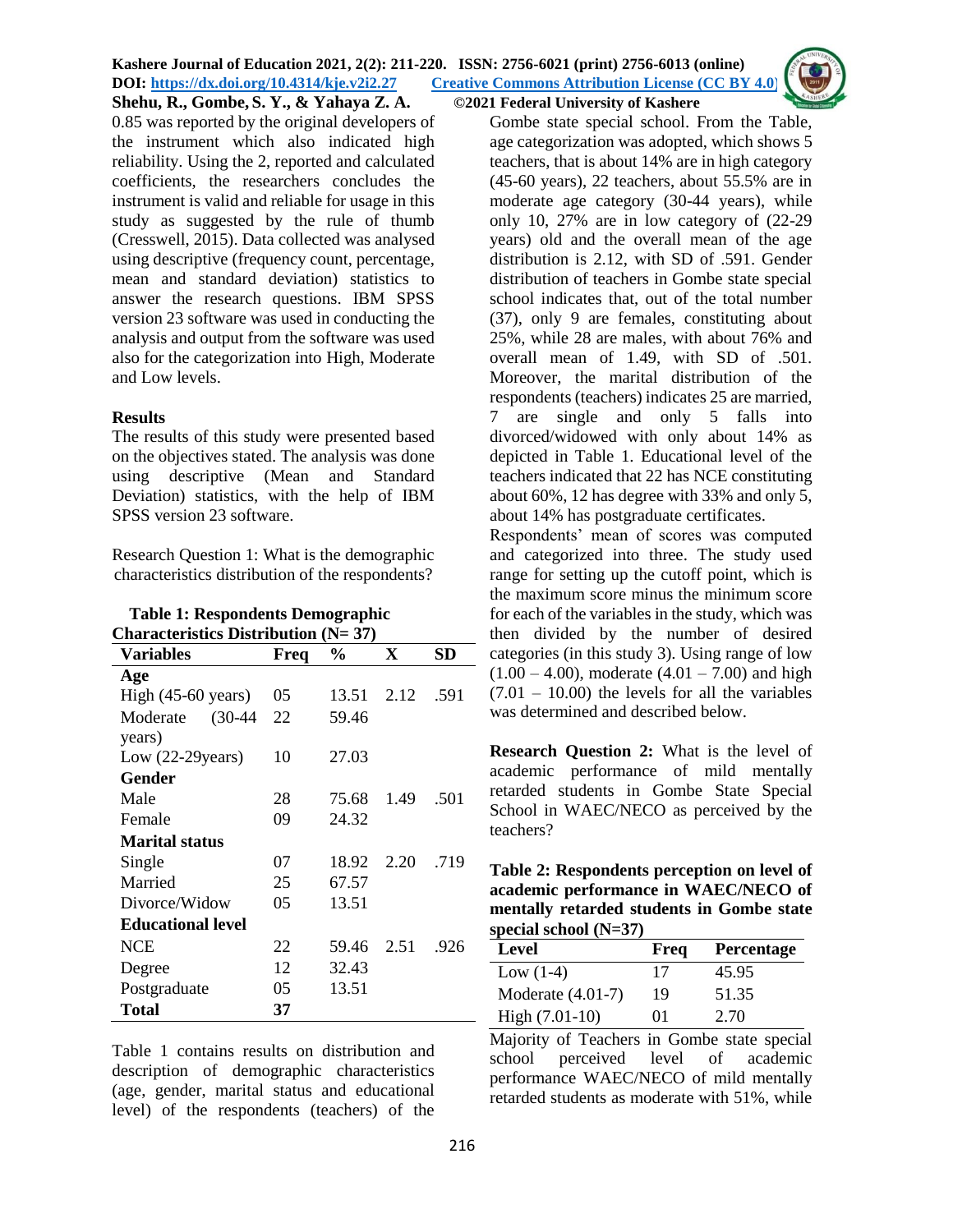about 46% perceived the level as low and only about 3% perceived high as depicted in Table 1. However, going by the highest percentage of 51, we can deduce that the performance in WAEC/NECO of mild mentally retarded students falls in the moderate category.

**Research Question 3:** What is the perception of teachers in special education school on level of influence of social adjustment on academic performance of mild mentally retarded students in WAEC/NECO?

**Table 3: Teachers perception on level of social adjustment influence on academic performance of mild mentally retarded students in WAEC/NECO (N=37)**

| Level               | Freq | Percentage |
|---------------------|------|------------|
| Low $(1-4)$         | 09   | 24.32      |
| Moderate $(4.01-7)$ | 12   | 32.43      |
| High $(7.01-10)$    | 16   | 43.25      |

Teachers in Gombe state special school perceived the level of social adjustment on academic performance of mentally retarded students as high with 43%, about 33% perceived moderate while 24% perceived low. From the descriptions we can deduce that the majority of the teachers perceived high level of social adjustment on academic performance WAEC/NECO of mentally retarded students.

# **Major Findings**

The following are the major findings of the study:

- 1. Gombe state special education school has both male and female teachers with different age categories, divergent marital status and varying educational qualification.
- 2. Academic performance in WAEC/NECO of mentally retarded students is in moderate level as perceived by the teachers.
- 3. Level of social adjustment influence on academic performance of mentally retarded students is high as perceived by the teachers.

# **Discussion**

Available literature depicts varying findings on the perception of teachers on level of social adjustment on academic performance of mild

mentally retarded students in standardized tests. This study considers WAEC/NECO results as the standardized test, and only seek for the perception of teachers in Gombe state special school, as well as their perception on the level of social adjustment on academic performance of same students. The descriptive analysis shows that, teachers in Gombe state special school has diverse demographic characteristics. This has corroborated the earlier findings on teachers' demography in relation to performance of children in high school as reported by Karamera, (2013) were he noted that, high schools that facilitate learning requires teachers from different background and with different skills, which gives the students opportunities to learn from people with diverse culture, values, norms and interest. Although, special education schools have only students with special needs (Bouman, 2012), this study found that all teachers in the school are physically normal and are communicating with the special students in the language they understand better, this is as a result of training they received at their various teacher training institutes.

This study found level of academic performance of mild mentally retarded students at moderate level, this is in consonance with Griffins, (2016) and Brown (1974) where they reported poor memory of mentally retarded students, and also Mac Millan (1982) identified mild, severe and average mentally retarded students as under achievers in cognition, he asserts that mild category were found to be moderate in skills acquisition. Similarly, Zetling and Maustaugh, (2018) noted that, severe mentally retarded students find it difficult to make friends, while the mild mentally retarded students make casual friends, they concluded that both groups are socially exclusive. The findings of this study, has further supported the previous findings, in this study, however, it may not be unconnected with how the mild mentally retarded students are handled both at home and in school, in terms of their feeding, sleeping area and other domestics compared with the normal students.

In another dimension, this study found that level of social adjustment on academic performance of mentally retarded students'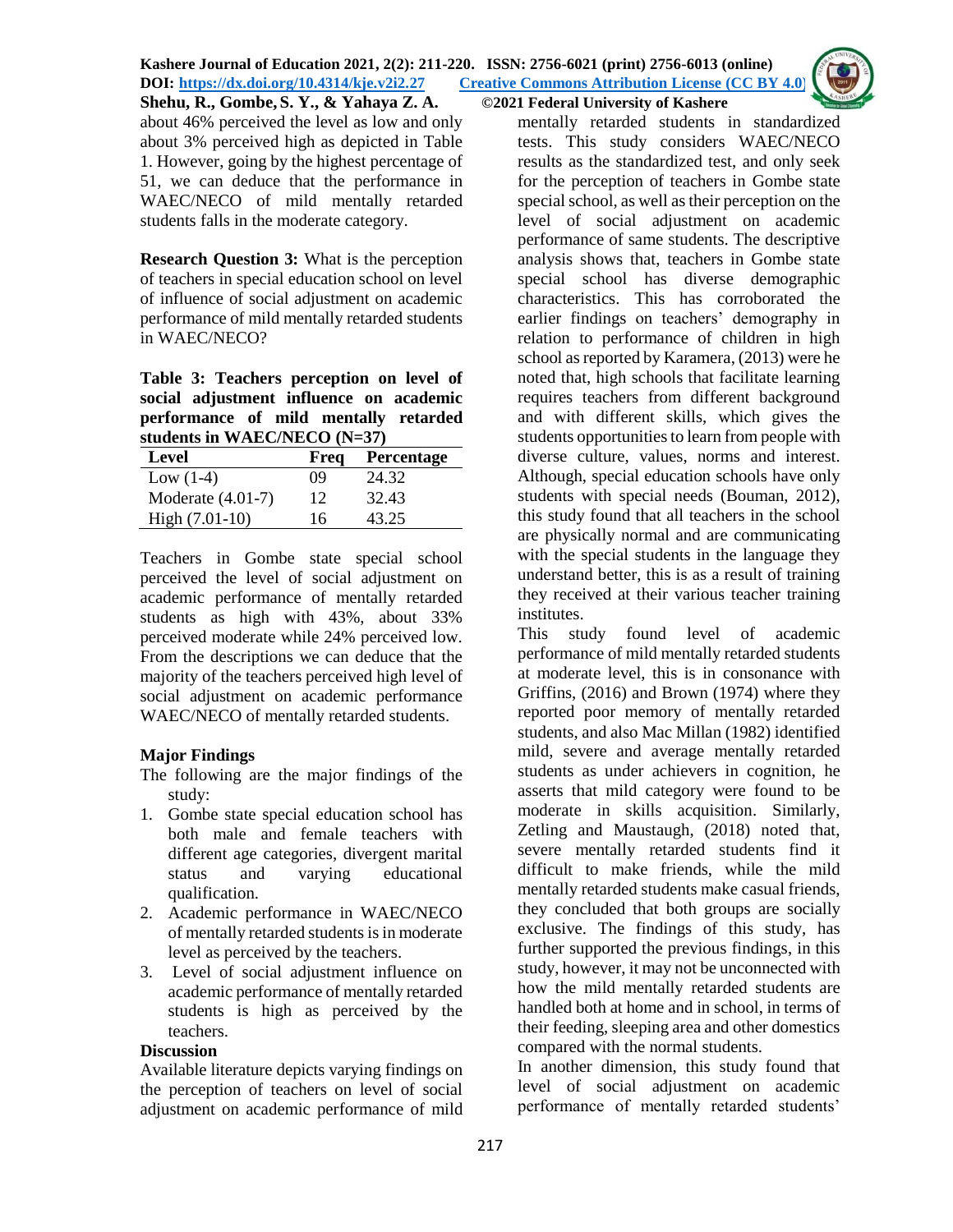#### **Kashere Journal of Education 2021, 2(2): 211-220. ISSN: 2756-6021 (print) 2756-6013 (online) DOI: <https://dx.doi.org/10.4314/kje.v2i2.27> [Creative Commons Attribution License](http://creativecommons.org/licenses/by/4.0/) (CC BY 4.0) Shehu, R., Gombe, S. Y., & Yahaya Z. A. ©2021 Federal University of Kashere**

falls between high and moderate category. This has also corroborated the earlier findings of Cassidy & Lynn, (2019) and Staunmont, (2009) who in separate reports identified social adjustment as one of the key factors that will help mild mentally retarded towards higher academic performance. Moreover, Brinkman (2008) and Ellis, (2015) noted that basic principles of adaptability, flexibility, stability and self-concept that guide the success of social adjustment, facilitate coping for mentally retarded students, and this will in the long-run help them in their academic performance.

### **Conclusion**

Based on the findings, this study concludes that the teachers in Gombe state special school are heterogeneous and social adjustment has great influence on academic performance of mentally retarded students.

#### **Recommendations**

Based on the findings from this study, the following recommendations are suggested:

- 1. Government should improve the condition of teachers in special education schools in terms of welfare package and training.
- 2. Government should make it a policy that, all mentally retarded persons between the ages of 5-7 are subjected to social adjustment programmes which will transit them into formal school system.
- 3. Parents of mentally retarded should improve their closeness with their children and also build in hope of their rehabilitation.
- 4. NGOs and other community based organizations should organize intervention programmes that mainly focus on mentally retarded students with the view of improving their academic performance.

### **References**

- Adediwura, S. & Taiwo, J. T (2017). Psychological testing and assessment in educational institutions: a myth or reality? *International journal of psychology,* 7(5), 122-139
- Binet, A. & Simon, T. (1905). Methods Nouvelles Pourle Diagnostic du nouveau

Intellectual des anormaux'. *L'Annee Psychoogique,* l, 191-244.

- Boulton M. J., Smith P. K. & Cowie H. (2010). Short-term longitudinal relationships between children's peer victimization/bullying experiences and self-perceptions evidence for reciprocity. *School Psychology International* 31 296– 311.
- Bouman T., Meulen M., Goossens F. A., Olthof T., Vermande M. M. & Aleva E. A. J. (2012). Peer and self-reports of victimization and bullying: their differential association with internalizing problems and social adjustment. *Journal of School Psychology*. (2), 50-67.
- Cassidy, T. & Lynn, C. (2019). Achievement Motivation, Educational Attainment Cycles of Disadvantages and Social Competence: Some Longitudinal Data'*. British Journal of Educational Psychology,* 6(2), 1-12.
- Corey, E. R. & Elliott, N. S. (2006). Social Adjustment and Academic Achievement: A Predictive Model for Students with Diverse Academic and Behavior Competencies. *Journal of clinical psychology*, 23 (14), 221-237
- Cresswell, J. W. (2015). *Research design: Qualitative, quantitative and mixed methods approach (2nd Ed.).* Thousand Oaks: Sage
- Crosnoe, R., Smith, C., & Leventhal, T. (2015). Family background, school-age trajectories of activity participation, and academic achievement at the start of high school. *Applied Developmental Science*, 19 (3), 139-152. doi:10.1080/10888691.2014.983031
- Ellis, J, (2015). Place and Identity for Children in Classrooms and Schools' *Journal of the Canadian Association for Curriculum Studies*, 3 (2), 10-27.
- Fredricks, J. A., Blumenfeld, P. C., & Paris, A. H. (2004). School engagement: Potential of the concept, state of the evidence.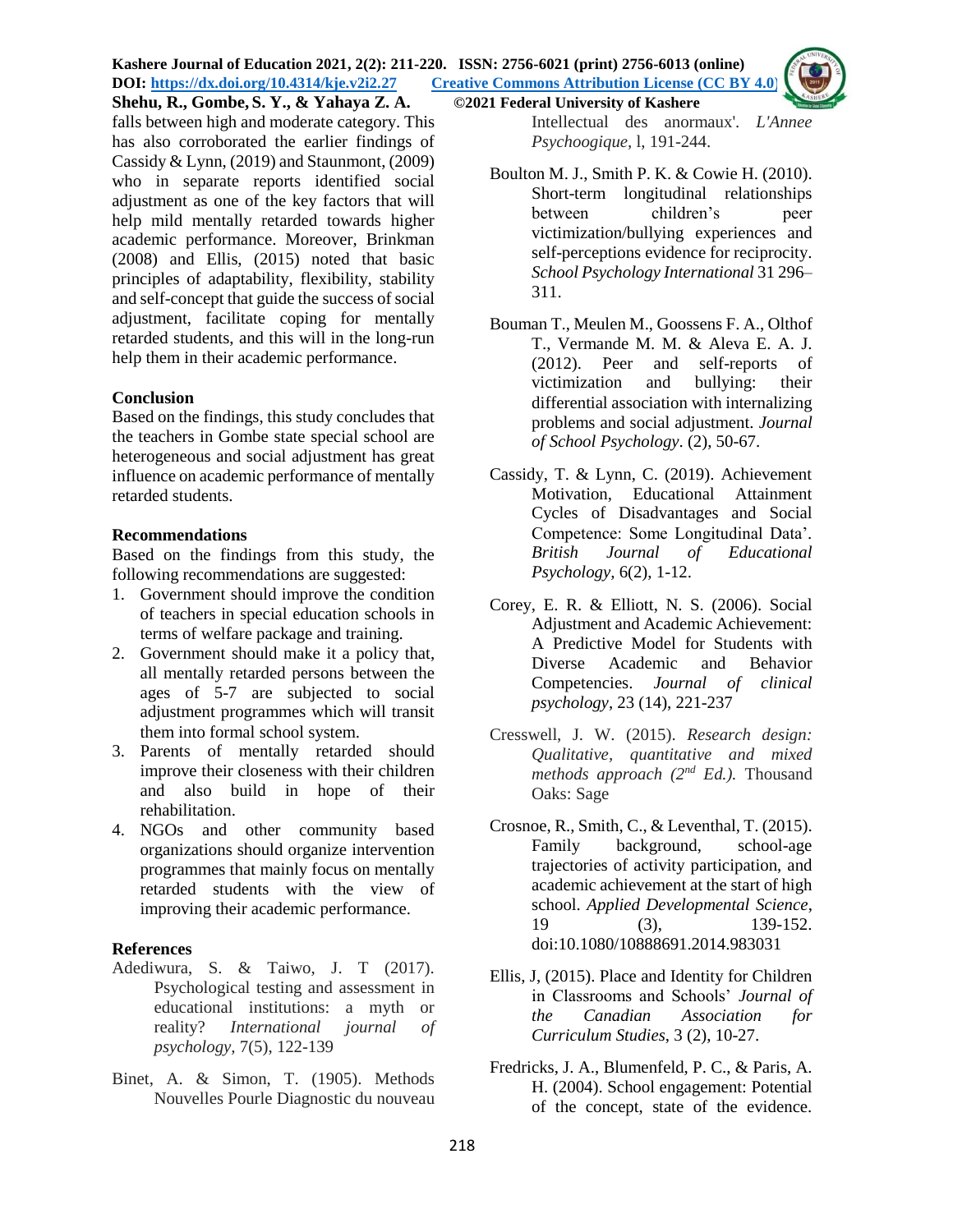**Kashere Journal of Education 2021, 2(2): 211-220. ISSN: 2756-6021 (print) 2756-6013 (online) DOI: <https://dx.doi.org/10.4314/kje.v2i2.27> [Creative Commons Attribution License](http://creativecommons.org/licenses/by/4.0/) (CC BY 4.0)** 

- *Review of Educational Research*, 74 (1), 59-109. doi: 10.3102/00346543074001059
- Goux, D., Gurgand, M., & Maurin, E. (2016). Adjusting your dreams? High school plans and dropout behaviour. *The Economic Journal,* 1, 1-60. doi:10.1111/ecoj.12317
- Griffins, J. (2016). Relations of Parental Involvement and Social Traits to Pupils Academic Performance. The *Journal of Educational Research*, 9 (1), 112-129
- Hair, J. F., Black, W. C., Barbin, B. J., & Anderson, R. E. (2010). *Multivariate*  data analysis (7<sup>th</sup> Ed.). Englewood Cliffs: Prentice Hall International Inc.
- Karamera, D. (2013). The Effects of Academic Environment and Background Characteristics on Pupils Satisfaction and Performance: The Case of South Carolina State University school of Business*. College Journal* (2), 29-46.
- Lawson, M. A. & Lawson, H. A. (2013). New conceptual frameworks for student engagement research, policy, and practice. *Review of Educational Research,* 83(3), 432-479. Doi: 10.3102/0034654313480891
- Leahy, R., Balla, D. & Zigler, E. (1982). 'Role Taking, Self-image, and Imitation in Retardation and Non- Retarded Individuals'. *American Journal of Mental Retardation*, 92 (5), 472- 475.
- Lee, J. S. (2014). The relationship between student engagement and academic performance: Is it a myth or reality? *The Journal of Educational Research,* 107 (3), 177-185. Doi:10.1080/00220671.2013.807491
- Lereya S. T., Copeland W. E., Costello E. J., & Wolke D. (2015). Adult mental health consequences of peer bullying and maltreatment in childhood: two cohorts in two countries. *Lancet Psychiatry,* 2 524–531. Doi:10.1016/S2215- 0366(15)00165-0

## **Shehu, R., Gombe, S. Y., & Yahaya Z. A. ©2021 Federal University of Kashere**

- Lester, D. (2013). A review of the student engagement literature. Focus on Colleges, Universities, and Schools, 7 (1), 1-8. Retrieved from [http://www.nationalforum.com/Journals/](http://www.nationalforum.com/Journals/FOCUS/FOCUS.htm) [FOCUS/FOCUS.htm](http://www.nationalforum.com/Journals/FOCUS/FOCUS.htm)
- Li, Y., & Lerner, R. M. (2013). Interrelations of behavioral, emotional, and cognitive school engagement in high school students. *Journal of Youth and Adolescence,* 42(1), 20-32. Doi:10.1007/s10964-012-9857-5
- Luftig, R. L. (1988). Assessment of the Perceived School Loneliness and Isolation of Mentally Retarded and Non-Retarded Students'. *American Journal of Mental Retardation,* 92 (5), 472- 475.
- Melissa, S. (2009). Introduction to the special issue: Building Systems to Support Students at risk for failure in schools Psychology in the Schools. *International journal of psychology* 46 (1), 1-12
- Nicholas, J. K. (2014). Academic performance in mathematics of students with special needs: Does conventional teachers play any role? *International journal of mathematics education,* 4(1), 29-46.
- Pruett, R. S. (2010). Cognition among the adolescent: issues in the tropics and prospects. *Journal of medical psychology,* 3 (2), PP 134-149.
- Sauce, B. (2019). Essay on Social adjustment. Available @ https://www.essaysauce.com/psycholog y-essays/social-adjustment. Retrived 01- 07-21].
- Scott, K. C. & Carran, D. T. (1987). *The Epidemiology and Prevention of Mental Retardation.* American Psychologist Association, (42), 801-804.
- Scot, S. (1994). *Mental Retardation.* In M. Rutter E. Taylor and L. Hersov (Eds.), *Child and Adolescent Psychiatry. Modern Approaches.* Cambridge, M. A: Blackwell